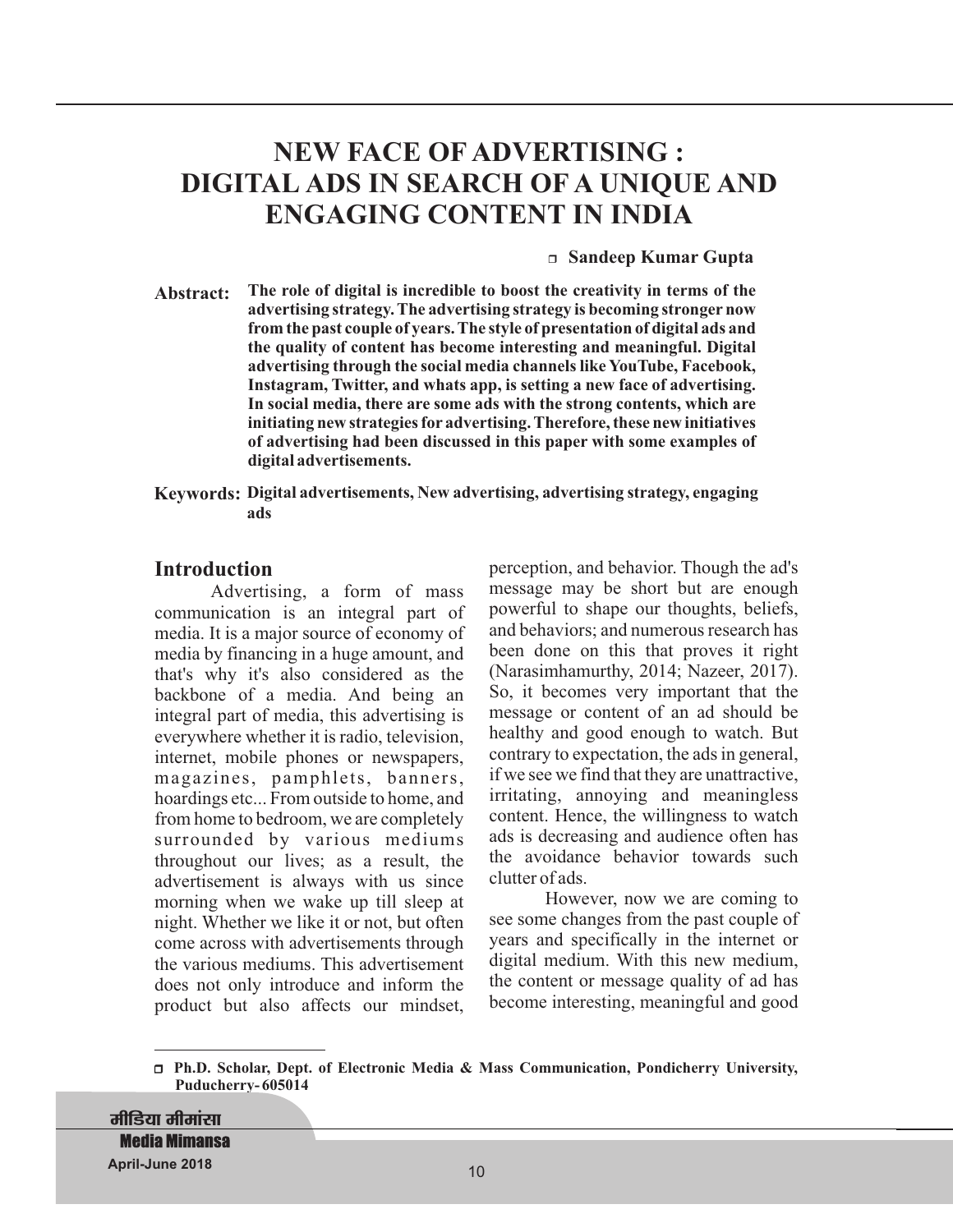enough to watch. Advertising strategy and the style of presentation of ads have been also changed. Content value is becoming stronger and healthy. Therefore, we will be discussing here with some examples of the digital ads that are with value-based contents, which creates a new interest in people and make them watch.

## **Digital ads – a new face of advertising**

Digital medium ads are, that we often see in social media channels like YouTube, Facebook, Instagram, Twitter, blogs, and whats app. Social media provides an open platform to the marketer/advertiser and the audience too. It is with the striking features like the instant response, convenience, flexibility, and cost-effectiveness. The usage of social media in India is also in exponential growth, and many factors are responsible for this growth. Affordable cost of smartphones and falling internet data prices are attracting people to use the internet and social media. Due to the ongoing surge on internet in the country, the digital advertising Industry is also growing by leaps and bounds. According to the Global entertainment and media outlook report of 2018, India is the fastest growing country in the digital advertising sector, (see the report). The smart device, government initiative of digital India campaign, 4G technology are also further alluring to bring the digital revolution. Hence, in this digital environment, many big and small companies are using social media in creative ways to market their products. The role of digital is incredible to boost the creativity. This medium connects the costumers interactively and freely.

Furthermore, it is not only the power of the medium of the internet or social media that is enhancing the growth of digital advertising; but the content quality of advertising is also responsible to empower it. There is a transition in advertising trend has come into the light through this social media. In social media, there are some value-based ads with their engaging contents that make us stop to click and watch rather zapping or avoiding. The digital ads are coming with its various campaigns that have been viewed in social media by millions of viewers. Digital ad campaigns that have been seen recently, are like, 'Samsung Cares', Mirinda's 'Release the pressure', Amazon's 'Mom be a Girl again', Surf Excel's 'Ready for life' & 'NekiEkIbadat', Anouk's 'Bold is Beautiful', and Philips India's 'The Silent Couple' etc. Which are with the strong contents on relevant social concerns and with the appropriate creative strategies.

#### **Value-based advertising with engaging content**

Though content has always been the prime force of advertising and after the advent of digital media, it has become the soul of advertising. And this influence has affected a bit television medium too. Beyond jingles and copies, content plays a remarkable role in social media channels. There are numerous digital ad campaigns with value-based and engaging contents. For instance, Amazon's 'Mom be a Girl again'- a widespread advertising campaign of Amazon released in 2016, created and conceptualized by Ogilvy & Mather ad agency. There is a series of ads under this campaign that focuses on mothers who sacrificed their passions to bring up her children. It encourages the viewers to help their mothers relive their childhood dreams. Surf Excel's 'Ready for life'- Hindustan Unilever's detergent brand Surf Excel released ads in 2016 by Lowe Lintas ad agency. In this ad, a little boy is going out of his way to help others and dirt his dress. It is an extension of the 'Dirt is Good' *(Daag Acche Hain)* global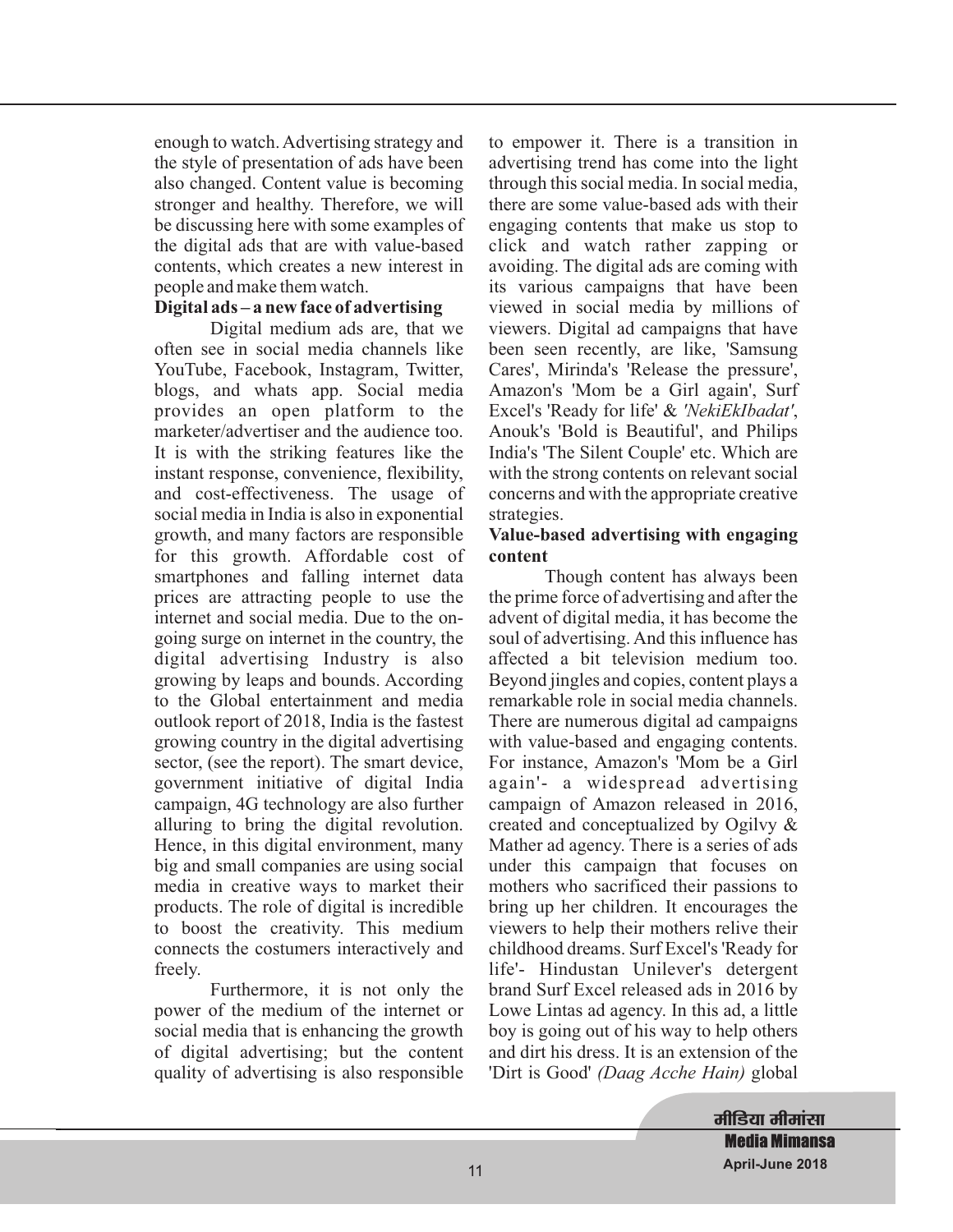theme. The ad content emphasizes the sharing and generosity virtues to help parents instill 'values' in their children through an action-oriented campaign. Anouk's 'Bold is Beautiful' – an ethnic wear brand Anouk from its house of Myntra launched the digital ads in 2015 by Ogilvy & Mather. The content captured the spirit of a woman by her bold approach and break the conventional behavior of the society by giving women a chance to choose what they wanted. The subject stands out with the issues such as single parenting, a woman's choice of her relationship, standing up against teasing and pregnancy bias at work. Therefore, while watching such ads, we are unable to identify sometimes the product's name itself, due to its content that creates the brand image through the various aspects on social-centric values, rather being the product-centric that harping its features over and over. The effective and creative power and the deeper insight idea of these digital ads are worth watching. Consequently, such ads are often recalled by the name of the story itself, not by the product name.

## **Sensitive and meaningful information**

There are numerous digital ads and campaigns that tell the great stories with sensitive and meaningful contents. For instance, Nestle 'Educate the Girlchild'- Nestle India has launched an ad campaign to create social awareness on primary education for underprivileged girl children across India. Tata salt *'NamakKeWaastey'*– Tata salt company launched a significant ad campaign in 2016 created by Ogilvy & Mather. The ads feature athletes Shiva Thapa, Babita Kumari, Inderjeet Singh, and Avtar Singh, separately. This ad is to build pride, awareness, and respect for our athletes, who tell their stories to make India proud. Vicks 'Touch of care'- launched in last

year, 2017 with the story of a transgender Indian mother, who adopts an orphan child. It was to make people recognize that everyone has a right to love and care. Hindustan Unilever ad '*Haath Munh Aur* **Bum' on Swachh Aadat Swachh Bharat;** Nike 'Da Da Ding' on female athletes; Britannia Good Day 'Smile more for a good day' with the simple yet very important message of smiling more often; Dell 'Anti rote day' creates awareness to eradicate rote learning from our education system; Manforce 'Shut the PhoneUp' talks about to indulge in safe sex and not make its video so shut the phone up. Therefore, the ads are coming in a kind of new practices of social, political, environmental, health and gender issues. They tell the great stories with creative and sensitive power.

#### **Advertisements in search of Real Heroes**

Another practice which is based on the real personalities or stories. The real persons and their inspiring stories connect the audience very effectively; and inspire, motivate with a long-lasting impression. As a result, digital ads are branding their brand with inspiring stories of lives lived by real people in India. The example of such few ads is like Neurobion Forte's 'Helping true heroes' and Bajaj's 'Invincible Indians' and Lifebuoy 'Help a child reach5'.

Neurobion Forte 'Helping true heroes'- Neurobion Forte, a medicine vitamin brand presents true heroes digital campaign with the stories of ordinary people whose selfless service to society makes them True Heroes. This campaign brings four ads of four different task's heroes from across country; Gazi Jalaluddin, Uma Muthuram, Damyanti Tanna and Archana Suresh. These heroes' acts happen all around us, but get unnoticed. But through this digital

मीडिया मीमांसा **Media Mimansa April-June 2018** 13